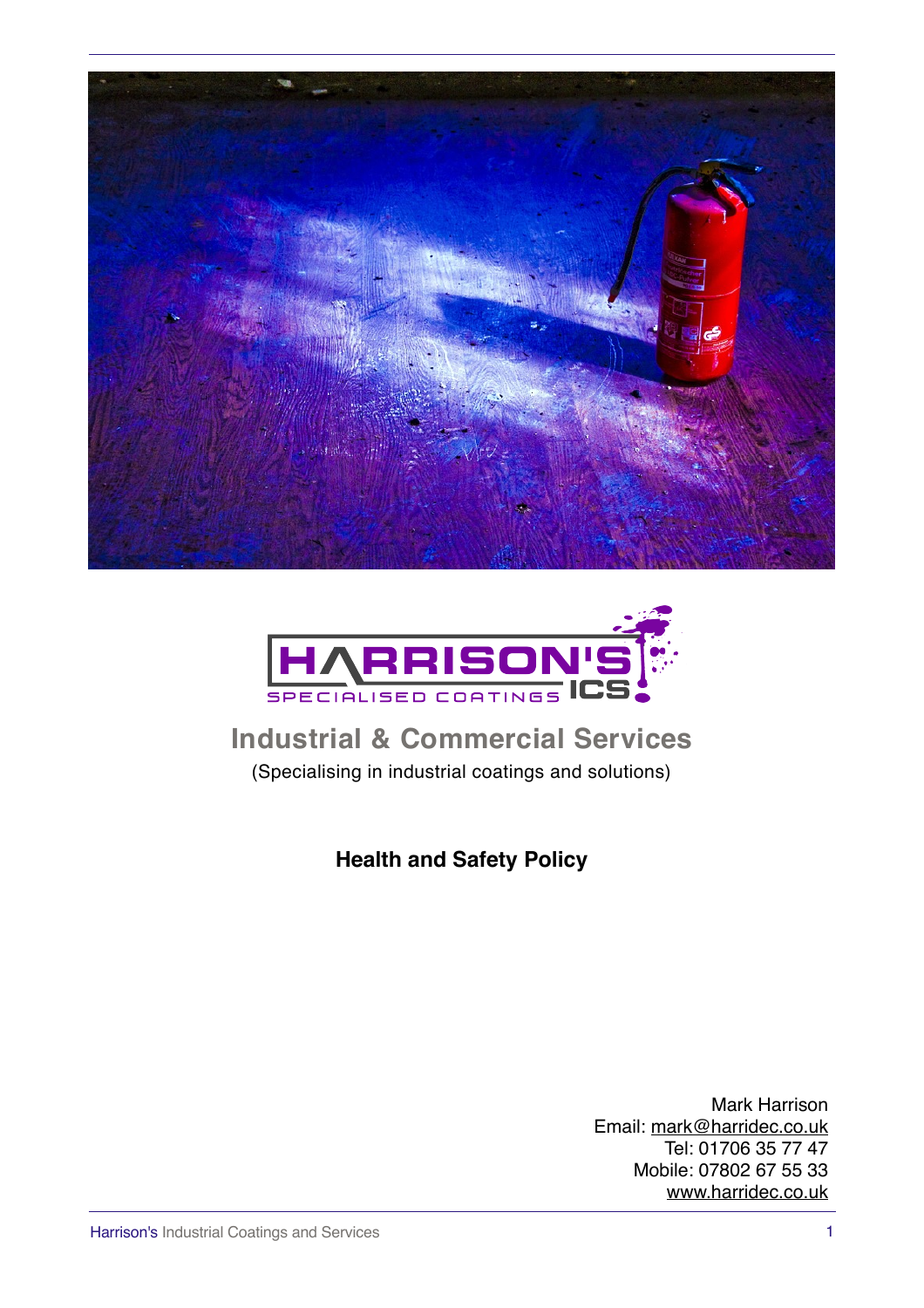## **Contents**

- Section **A** Company Details
- Section **B** General Statement of Policy
- Section **C** Roles, Responsibility and Organisation
- Section **D** Health and Safety Policy Arrangements
	- 4.1 Employer Communication and Consultation
	- 4.2 Training
	- 4.3 Site Specific Assessments
	- 4.4 COSHH Assessments
	- 4.5 Hazardous Substance Safety, including Storage and Purchase
	- 4.6 Young Persons and Expectant/Nursing Mothers
	- 4.7 Company Health an Safety Handbook
	- 4.8 Accident Reporting and Investigating
	- 4.9 First Aid and Emergency Procedures
	- 4.10 Welfare Provisions
	- 4.11 Fire Precautions
	- 4.12 Work Equipment
	- 4.13 Working at Height
	- 4.14 PAT Testing
	- 4.15 Personal Protective Equipment
	- 4.16 Manual Handling
	- 4.17 Public Safety
	- 4.18 Asbestos
	- 4.19 Disposal of Waste Materials
	- 4.20 Drugs and Alcohol Policy
	- 4.21 Co-operation with Clients
	- 4.22 Use of Company Vehicles
	- 4.23 Management of Temporary Sub Contract Labour
	- 4.24 Health Surveillance
	- 4.25 Disciplinary Process (Health and Safety)
	- 4.26 Monitoring and Reviewing Health and Safety Performance

Section **E** - Acknowledgement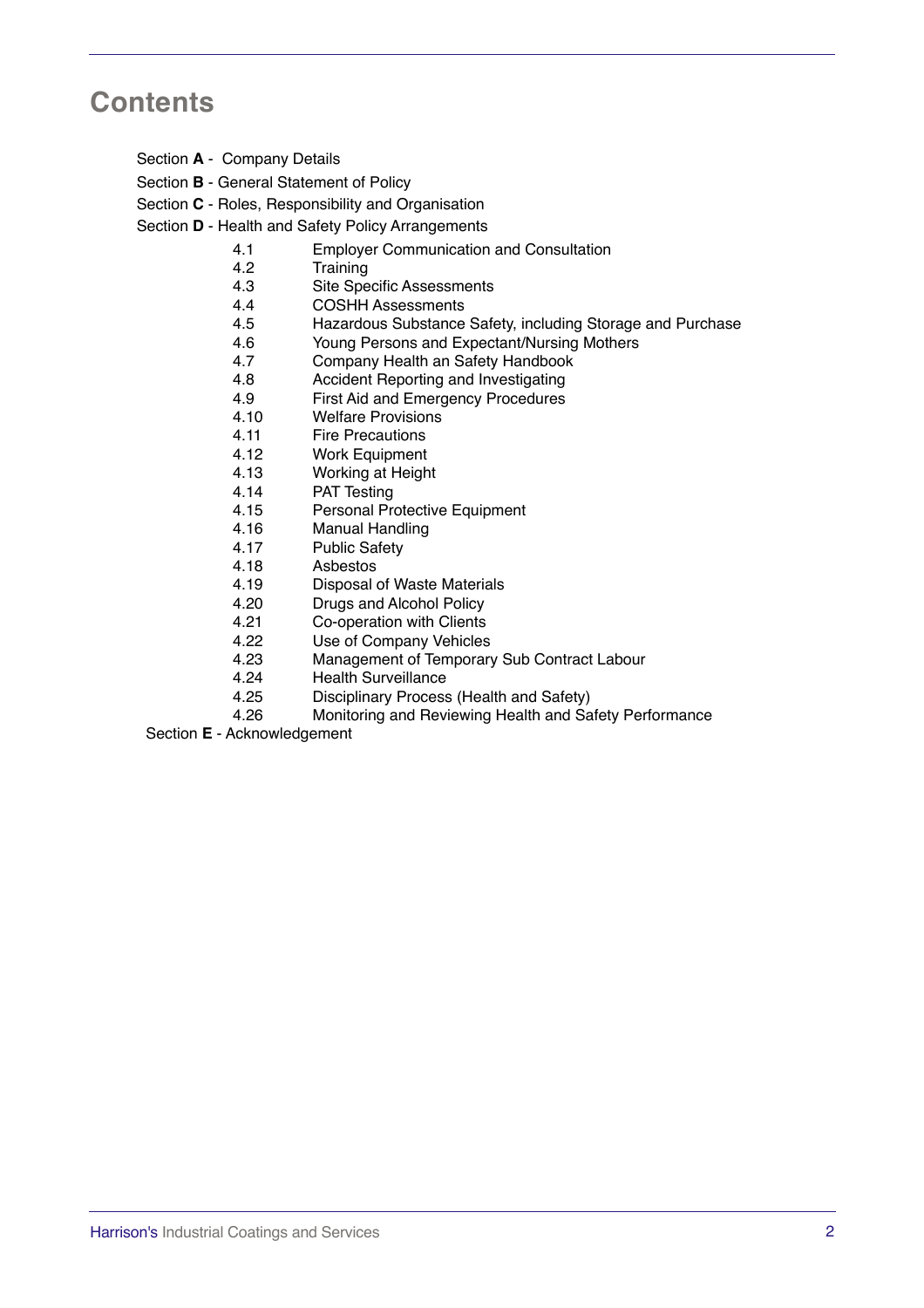# Section A

## **Company Details**

Name: Harrison's<br>Address: 361 Shawd 361 Shawclough Road, Rochdale, OL12 7HL Contact: 01706357747

Name of the person with the ultimate responsibility for Health and Safety matters within Harrison's :-Mr Mark Harrison.

Review date: 22/5/19 Next RD: 22/05/20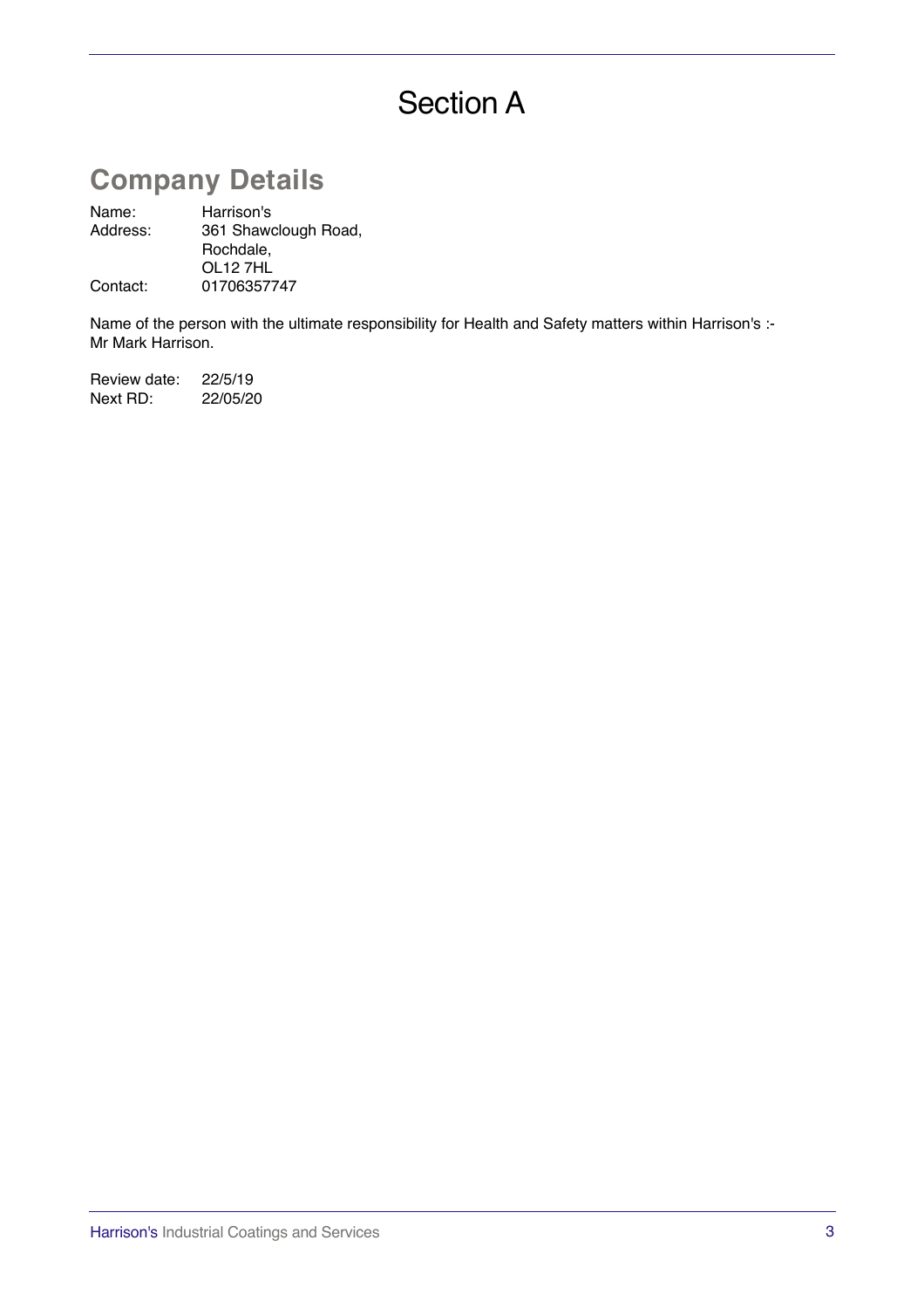# Section B

## **General Statement of Policy**

Our policy is to provide and maintain a safe and healthy working conditions, equipment and systems of work for all employees, (inc sub-contractors) and to provide such information, training and supervision as they need for this purpose. We also accept our responsibility for the health and safety of other people who may be affected by our activities. In order to meet these obligations we shall as far as reasonably practicable:

- ❖ Provide and maintain plant and systems of work which are safe and without risks to health.
- ❖ Make arrangements for ensuring the safety and absence of risks to health in connection with the use, handling, storage and transport of articles and substances.
- ❖ Provide information, instruction, training and supervision as is necessary to ensure the health and safety at work of employees.
- ❖ Maintain in a condition that is safe without risk to health any place of work under our control.
- ❖ Provide means of access to and egress from any place of work under our control which is safe and without risks to health.
- ❖ Provide and maintain for our employees a working environment that is safe, without risks to health and is adequate as regards facilities and arrangements for their welfare at work.

Mr Mark Harrison accepts that health and safety at Harrison's is his responsibility and he will provide adequate money, time and other resources to endure that all legal obligations are met. But in order to make this policy successful they depend on the full co-operation of all employees.

It is the duty of all employees to comply with the safety policy at all times and to act responsibly and do everything they can to prevent injury to themselves, other employees and any members of the public.

The allocation of duties for safety matters and the particular arrangements which we will make to implement the policy are set out below. Harrison's has made a commitment to continual improvement to conform to current applicable Health and Safety legislation and to improve our Health & Safety performance, effectively and efficiently to meet changing business and regulatory needs. As part of our commitment to health and safety, Harrison's have the following Health & Safety targets for 2019/20:

Signed: ............................................ Date: 22/5/19

Managing Director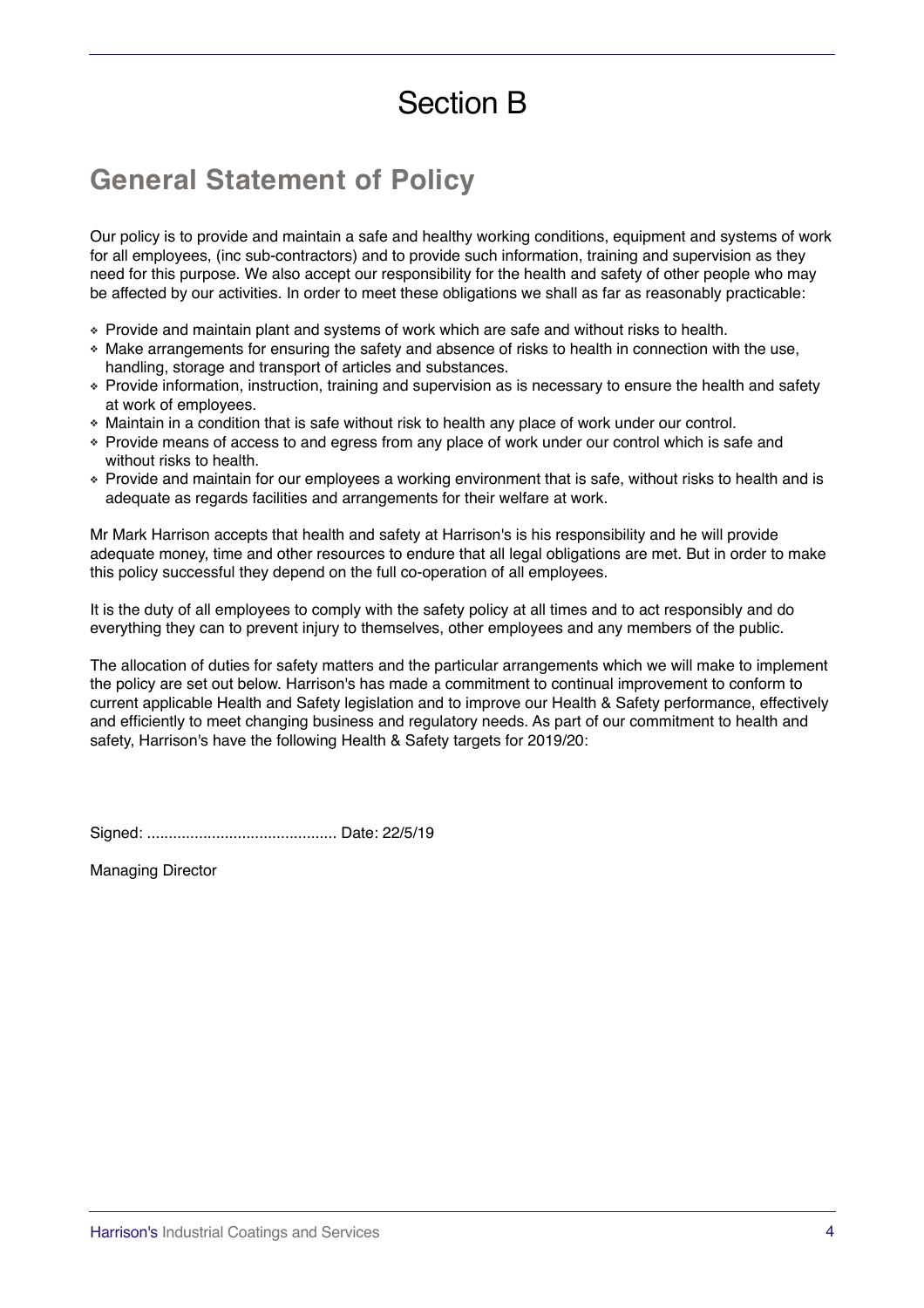# Section C

## **Roles, Responsibilities and Organisation**

Overall and final responsibility for health and safety in the company is that of Mark Harrison (Director). Including; organisation, planning, implementation, performance measurement and monitoring of the Health and Safety management system. Other specific responsibilities are:

- ❖ To identify individual health and safety training needs and renewal in order to maintain employee competency.
- ❖ To liaise with Clients, Contractors and other relevant parties on all matters relating to health and safety.
- ❖ To provide and maintain Method Statements, Risk Assessments, COSHH Assessments etc and ensure all employees are fully aware of their contents. This includes the managing director briefing all Harrison's operatives on all the health and safety issues affecting the site on which they will be working, prior to site work commencing.
- ❖ To establish the 'competency' of any sub-contract painters and decorators who are used periodically by Harrison's.
- ❖ To organise employee consultation on all aspects of health and safety and be the main point of contact for the 'open door' policy of employee consultation.
- ❖ To ensure current employers' and public liability insurances are in place.
- ❖ To ensure that all accidents and incidents (no matter how small) are investigated to prevent reoccurrence.
- ❖ To ensure that all plant and equipment is safe for use, fit for purpose and regularly maintained in accordance with statutory legislation.
- ❖ To compile and compare year on year health and safety statistics.
- ❖ To report all reportable accidents to the Health and Safety executive.
- ❖ To ensure the adequate supervision of employees.
- ❖ To implement work activities in accordance with the job specific Method Statements, Risk Assessments, COSHH Assessments, PPE Assessments etc, ensuring that all employees working on site are aware of their contents.
- ❖ To provide site specific, relevant information, to employees and any third parties as necessary to minimise the risks to health and safety, including all relevant emergency information such as: Fire Evacuation and First Aid provision.
- ❖ To deliver project briefings to fore persons and other relevant employees prior to work commencing on site ensuring that all information relating to on site Pacific health and safety is understood.
- ❖ To monitor on site health and safety using "work inspection" forms.
- ❖ To provide safe work equipment, access equipment for site operations that has been inspected and tested.

Mr David Doolan (Foreman) is responsible for this policy being carried out at the various locations.

Should an employee notice a health and safety problem which they are not able to put right, they must inform the an appropriate individual (as named above) immediately. They may also inform a safety representative if there is one available.

Employees are to receive training where necessary to ensure that they are able to carry out their duties safely and without hindrance.

Consultation between management and employees is provided by Mr Mark Harrison.

Employees of Harrison's shall comply with the health and safety requirements of the main contractors where employed as a sub-contractor.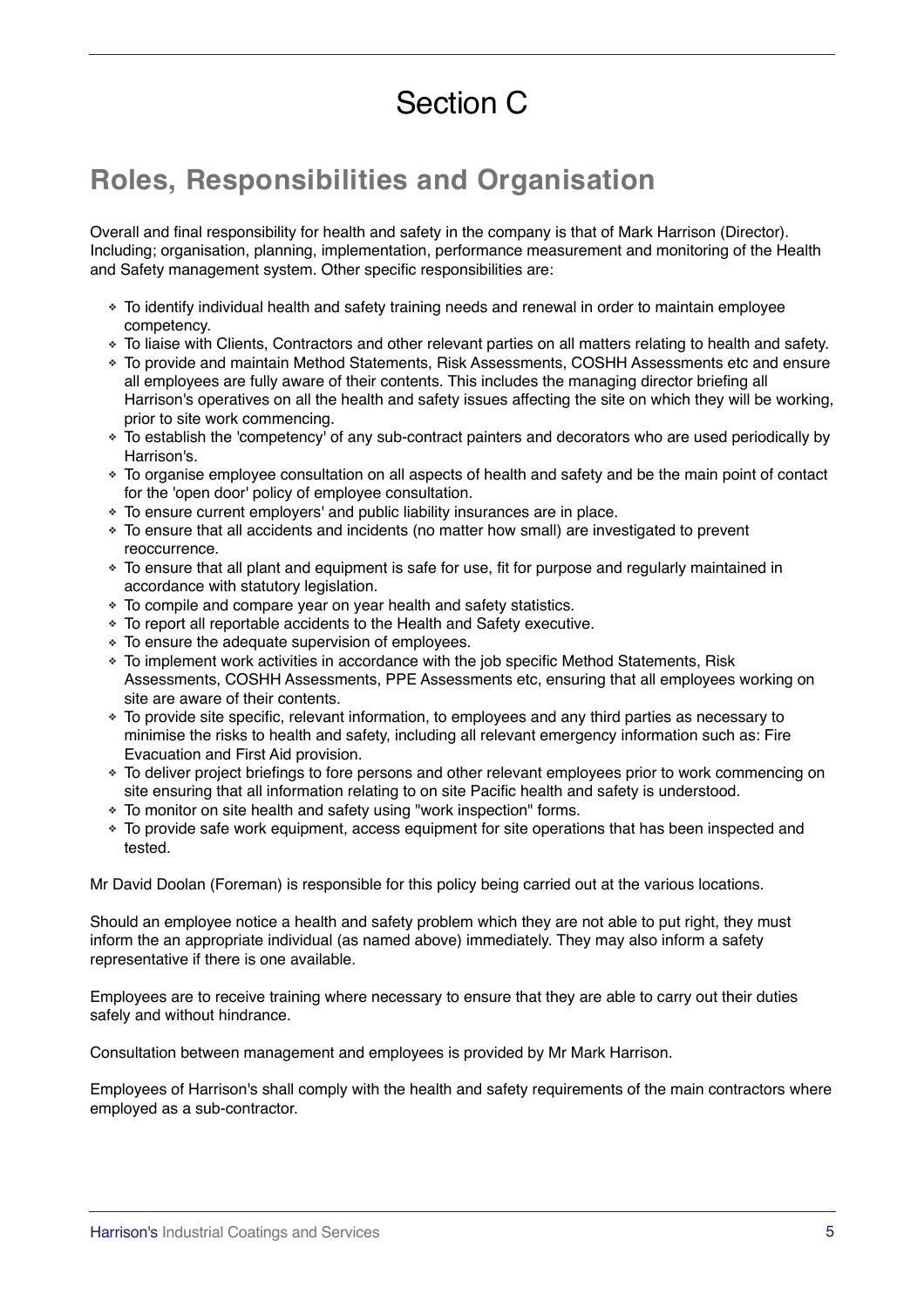## **External Health and Safety Advisor**

The Managing Director accepts his responsibility under 'Regulation 7' of the management of Health and Safety at Work Regulations, to appoint one or more competent persons to provide health and safety assistance. Accordingly, an external health and safety advisor may be appointed on a job by job basis.

#### **The responsibilities of the Health and Safety Adviser shall be:-**

- 1. To advise and assist the Managing Director in the development of the company Health and Safety policy by providing up to date information on health and safety legislative requirements and recognised good health and safety management techniques.
- 2. To provide current, up to date health and safety advice where required by the Managing Director.
- 3. To assist the Managing Director in the investigation of accidents and incidents and to compile reports, with recommendations.

## **Site Based Operatives**

#### **All employees must:**

- ❖ Comply with all Harrison's health and safety procedures, working practices, risk assessments, method statements, etc.
- ❖ Take care of their own health and safety.
- ❖ Consider the safety of other personas who may be affected by their acts or omissions.
- ❖ Work in accordance with the information and training provided.
- ❖ Refrain from intentionally misusing or recklessly interfering with anything that have been provided for health and safety.
- ❖ Report any hazardous defects in scaffold and equipment, or shortcoming of in the existing safety arrangements to the Managing Director.
- ❖ Not to undertake any task for which authorisation and / or training has not been given.

## **Site Based Temp, Sub-contract Operatives**

#### **The responsibilities of sub-contractors are:**

- ❖ To read Harrison's Health and Safety Policy, and comply with the requirements which will be agreed prior to their appointment.
- ❖ To comply with all Harrison's Health and Safety procedures, working practices, risk assessments, method statements etc.
- ❖ Take care for their own health and safety.
- ❖ Consider the safety of other persons who may be affected by their acts or omissions.
- ❖ Work in accordance with information and training provided.
- ❖ Refrain from intentionally missing or recklessly interfering with anything that as eve provided for health and safety.
- ❖ Report any hazardous defects in scaffold and equipment, or shortcoming in the existing safety arrangements to Mr Mark Harrison (Managing Director).
- ❖ Not to undertake any task for which authorisation and / or training has not been given.
- ❖ To demonstrate their competence in health and safety and their allocation of adequate and appropriate resources to address legislative requirements, by the provision of all relevant documentation, resources and satisfactory operations standards prior to work commencing to enable them to carry out their work requirements in a safe manner .
- ❖ To ensure that any injury sustained, or damage caused by them, is reported to Mr Mark Harrison as soon as is practical.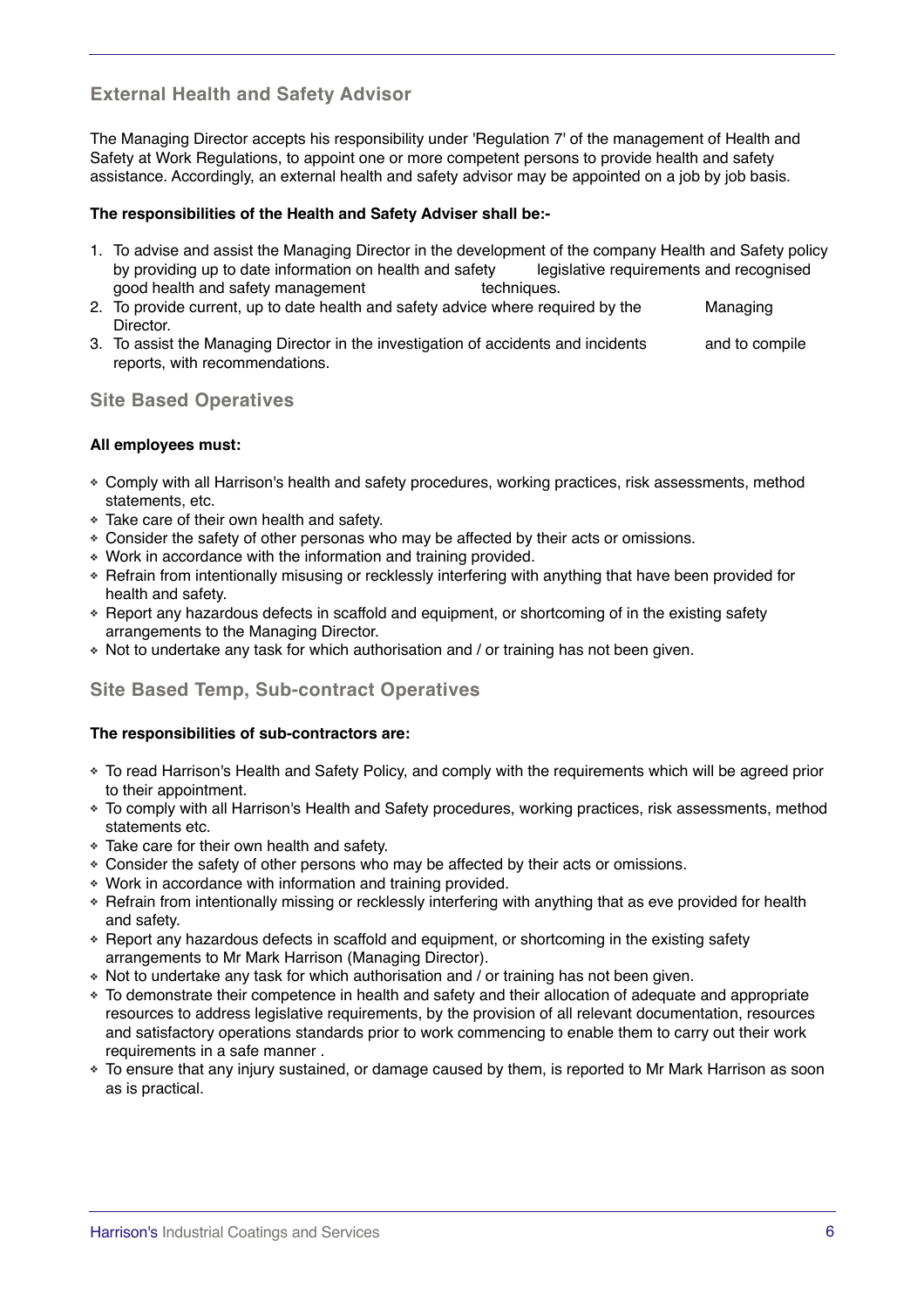# Section D

## **Health and Safety Policy Arrangements**

- 4.1 Employer Communication and Consultation<br>4.2 Training
- **Training**
- 4.3 Site Specific Assessments
- 4.4 COSHH Assessments
- 4.5 Hazardous Substance Safety, including Storage and Purchase<br>4.6 Young Persons and Expectant/Nursing Mothers
- Young Persons and Expectant/Nursing Mothers
- 4.7 Company Health an Safety Handbook
- 4.8 Accident Reporting and Investigating
- 4.9 First Aid and Emergency Procedures
- 4.10 Welfare Provisions
- 4.11 Fire Precautions
- 4.12 Work Equipment<br>4.13 Working at Heigh
- 4.13 Working at Height<br>4.14 PAT Testing
- PAT Testing
- 4.15 Personal Protective Equipment
- 4.16 Manual Handling<br>4.17 Public Safety
- Public Safety
- 4.18 Asbestos
- 4.19 Disposal of Waste Materials
- 4.20 Drugs and Alcohol Policy<br>4.21 Co-operation with Clients
- Co-operation with Clients
- 4.22 Use of Company Vehicles<br>4.23 Management of Temporary
- 4.23 Management of Temporary Sub Contract Labour<br>4.24 Health Surveillance
- 4.24 Health Surveillance<br>4.25 Disciplinary Process
- Disciplinary Process (Health and Safety)
- 4.26 Monitoring and Reviewing Health and Safety Performance

#### **4.1 Employee Communication and Consultation**

Harrison's consults with it's employees and temporary sub-contract labour in accordance with Guidance Note 16b of L95 'A Guide to the Health and Safety (Consultation with Employees Regulations). Harrison's have an "open door" policy, where all employees have access to Mark Harrison at all times. All employees are aware of this. All employees have daily contact with Mark Harrison, with everyone knowing each other on a first name basis. In this way at any time, employees can bring to the attention of Mark Harrison, any health and safety issues that may be concerning them. In addition, employees are consulted on a site by site basis by Mark Harrison, with a view to painting a safe working environment and working practices.

Harrison's will communicate and consult with all employees and temporary subcontract labour on the following issues:

- ❖ Company Health and Safety Policy all employees are briefed on the content of the policy. Through our open door policy, employees can directly bring to the attention of the Partners any deficiencies in the policy.
- ❖ Specific site.project rules all employees are briefed by Mark Harrison as to the contents of the method statement, risk assessments, COSHH assessments and any other matters relating to health and safety prior to commencing work on site. Employees have direct access (open door policy/mobile phone) and can bring to the attention of the Mark Harrison any concerns they may have to the health and safety procedures for the site on which they are working.
- ❖ Changes in legislation or working best practice via in house training/tool box talks.
- ❖ The planning of health and safety training Mark Harrison ensures that any refresher training is carried out and identifies new training requirements. Employees can also bring to the attention of Mark Harrison any new training requirements that they consider to be of benefit in terms of health and safety.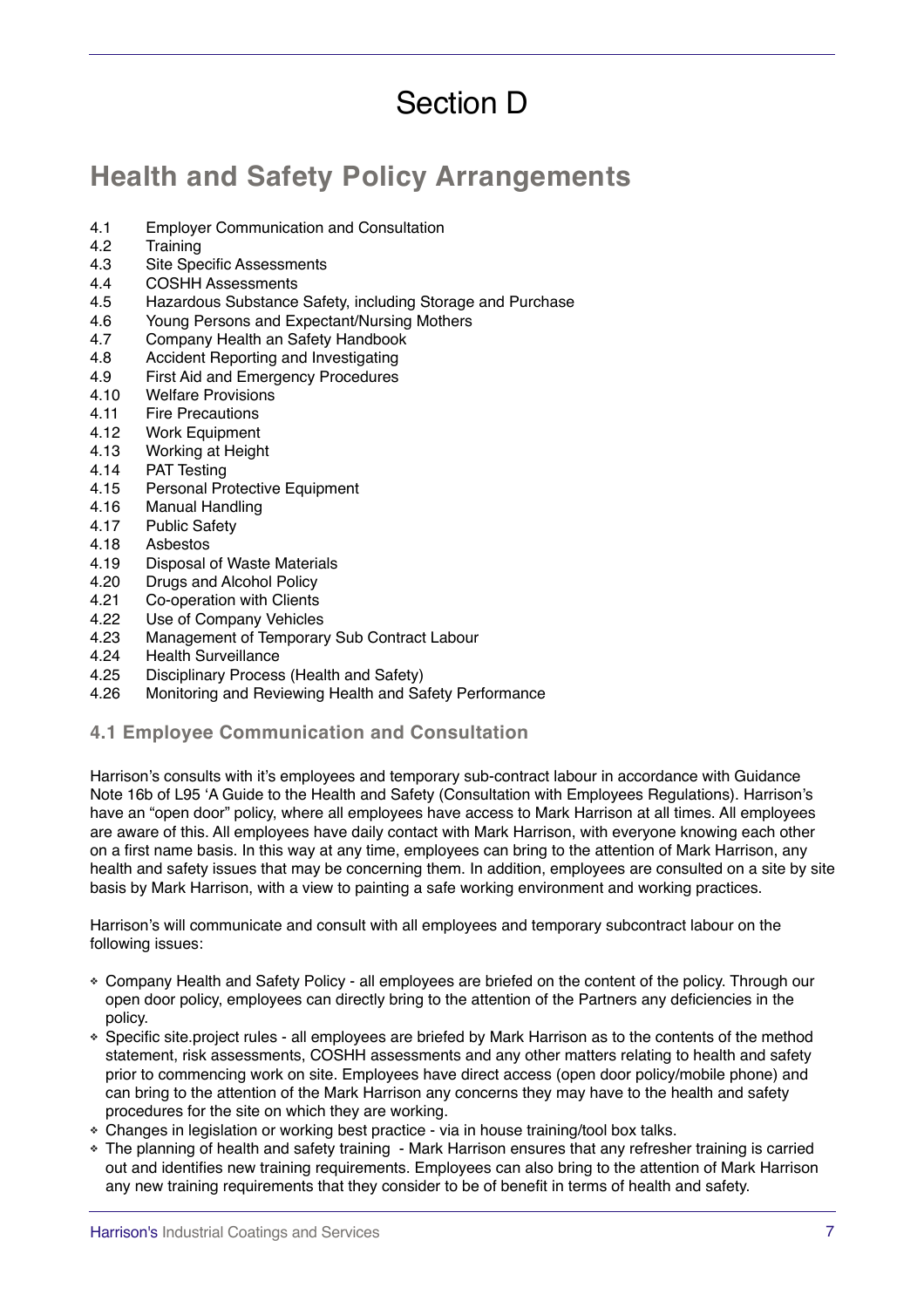❖ The introduction or alteration of new work equipment or technology

#### **4.2 Training**

Harrison's, recognises its' duty to provide suitable and sufficient training to all employees in accordance with The Health and Safety at Work Act and The Management of Health and Safety at Work Regulations.

Appropriate new and refresher training will be identified and organised by Mark Harrison in consultation with individual employees to keep employees up to date with legislation and industry best practice.

All new employees will receive induction training (Health and Safety Awareness, Company Procedures). Training is also provided for specific areas : asbestos awareness, PASMA,IPAF CSCS, First Aid, Harness Wearing and Street Works when required.

Where appropriate, training will be provided by external providers, however, "in house" training my also be utilised.

As a minimum requirement, all Harrison's employees will be CITB CSCS certified (NVQ level 2 in painting and decorating and CITB health and safety test).

#### **4.3 Site Specific Risk Assessments**

Mr Mark Harrison is responsible for carrying out risk assessments on a site by site basis in order to identify where there is a risk of injury as a result of work activities being carried out by Harrison's employees and sub-contractors working on behalf of Harrison's. He is responsible, as far is reasonably practicable, for ensuring that all risks are controlled so that the overall level of risk is low. This information will be passed on to the Client/ main contractor. Continuing from the risk assessment process, a method statement is produced by Mark Harrison which describes the safe system of work for the project.

It is the responsibility of Mark Harrison for ensuring that all Harrison's Contractors employees and subcontractors working on behalf of Harrison's are made aware of this information and carry out their work activities accordingly. A pro-forma is used to record that the site health and safety briefing/induction has been received by each employee.

#### **4.4 COSHH Assessments**

Using all available data (including manufacturer safety and product data sheets), the Managing Director is responsible for carrying out COSHH Assessments on a site by site basis to identify any risk of injury caused by potentially dangerous substances being used by employees. He will provide this information to the Client, Main Contractor, Harrison's operatives and any other persons who may be affected.

It is the responsibility of the Managing Director to ensure that all Harrison's employees and sub-contractors working on behalf of Harrison's are made aware of this information and appropriate action take to minimise the risk of injury. The information is communicated to employees and temporary sub-contractors by Mr Mark Harrison prior to work commencing.

#### **4.5 Hazardous Substance Safety, including Storage and Purchase**

Specifications for all projects are provided directly by the Client. Harrison's Contractors obtain a copy of the manufacturer's material safety data sheet from the material manufacturer. This is used for information purposes while completing the COSHH risk assessment. The material data sheets are also sent to the Client / Main Contractor.

All materials are purchased from bona-fide manufacturers in sealed containers / packaging. Highly flammable materials such as white spirit are are stored in lockable metal cabinets away from any ignition sources. Quantities of all flammable materials are kept to a minimum. Quantities of white spirit taken on-site are kept to a maximum of 2L.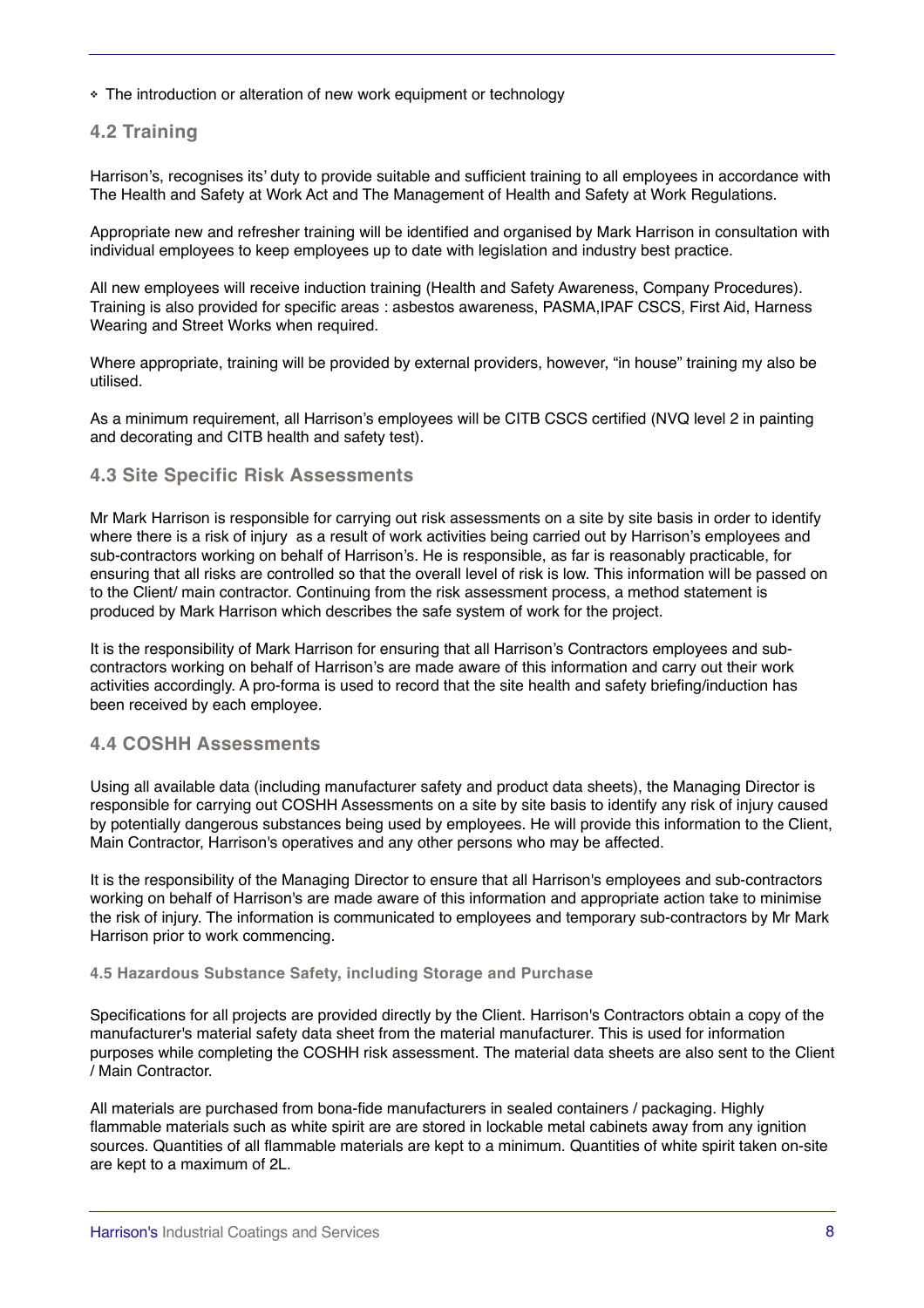## **4.6 Young Persons and Expectant / Nursing Mothers**

The Managing director is responsible for carrying out separate risk assessments for young persons and expectant / nursing mothers.

### **4.7 Company Health and Safety Handbook**

It is the responsibility of the Managing Director to ensure that all employees are provided with a copy of the Company Health and Safety Handbook. This describes the safe working practices and procedures which all so painting contractors employees and temporary sib-contract operatives are expected to adhere to whilst carrying out their normal work activities. Employees receive the handbook from the Managing Director upon commencing employment and receive updates as appropriate.

### **4.8 Accident Reporting and Investigating**

The Managing Director will report and investigate all accidents and dangerous occurrences in accordance with RIDDOR (2013).

All other accidents and injuries no matter how minor, must be reported to Mr Mark Harrison and the Main Contractor site agent (when applicable). The Managing Director is responsible for ensuing that the injured person (or his / her representative), record the accident in the Company Accident Book and the main contractor's site accident book.

All accidents will be investigated by the Managing Director under the guidance of the external health and safety advisor. The Managing Director will then take the appropriate remedial / disciplinary actions.

#### **4.9 First Aid and Emergency Procedures**

First aid arrangements are made with the individual main contractors and all Harrison's employees (and persons working on behalf of) are informed of details prior to commencement of work.

Emergency procedures are designed to give warning of imminent danger and to allow personnel to move to a place of safety. The Managing Director is responsible for ensuring that all Harrison's employees and temporary sub-contract operatives are informed of and are fully conversant with, the emergency procedures for each site in accordance with the individual main contractors' arrangements. This information is communicated to employees and temporary sub-contract operatives during the main contractor site induction, however where Harrison's is acting as the Main Contractor, the Managing Director will communicate this during the pre-start employee briefing. Where the main contractor has no emergency procedures in place, Mr Mark Harrison will appoint a "nominated person", responsible for telephoning the emergency services.

A suitable First Aid station (box) and eyewash kit can be found in all company vehicles.

- ❖ It is clearly marked
- ❖ Kept fully stocked
- ❖ Re-stocked and checked each month

The appointed person responsible for this is Mr Mark Harrison The person responsible for reporting any accidents / incidents is Mr David Doolan

(The location of accident records is 361 Shawclough Road, Rochdale, OL12 7HL)

## **4.10 Welfare Provisions**

The person responsible for reporting any accidents / incidents is Mr David Doolan Where Harrison's is employed by a main contractor, welfare facilities are the responsibility of the main contractor. Where inadequate, it is the responsibility of the Managing Director to bring to the attention of the main contractor's sure agent. Where Harrison's is working directly for the Client, it is the responsibility of the Managing Director to ensure that appropriate facilities are provided. A s a minimum the following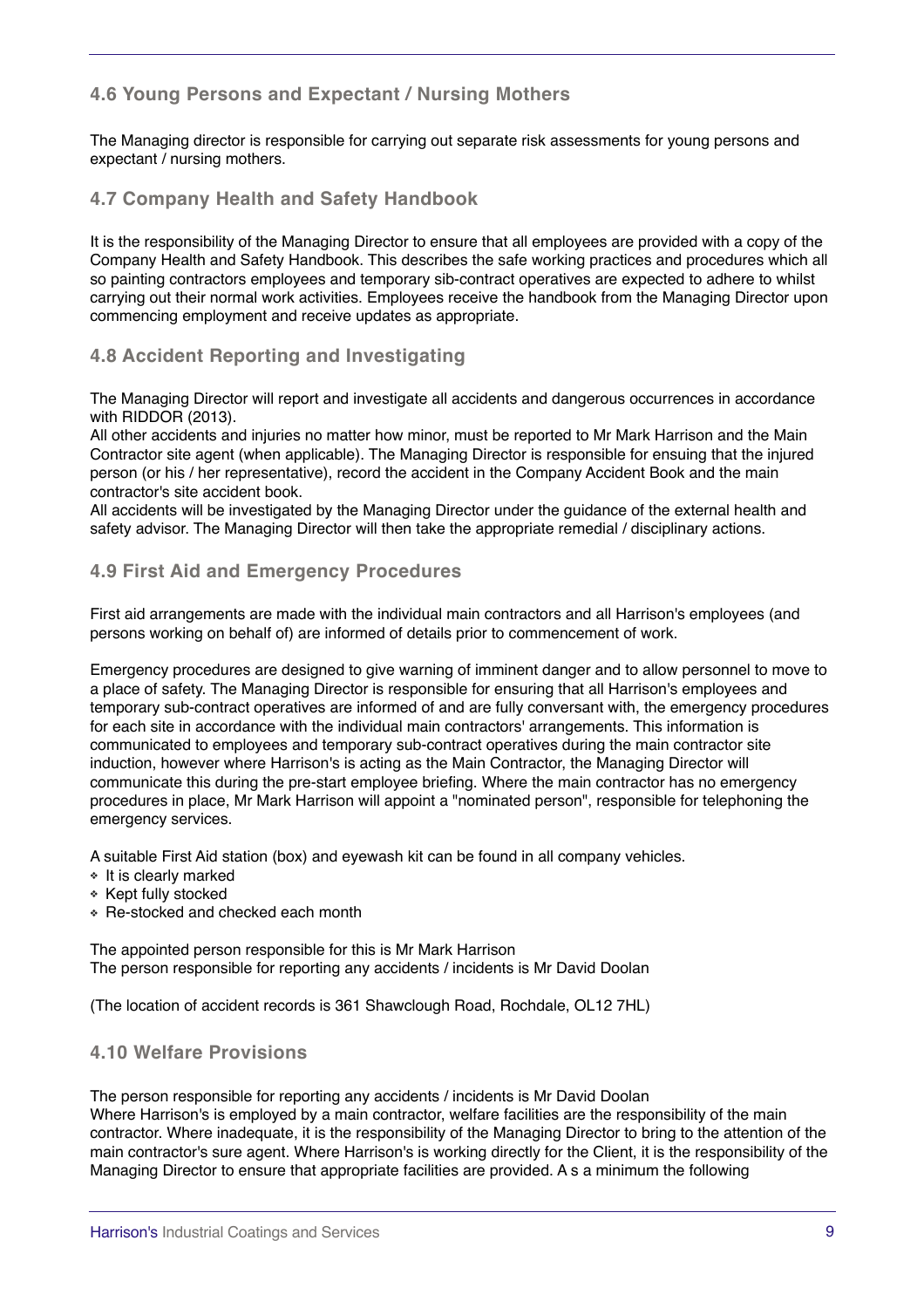requirements will be provided on all sites: toilet / washing facilities and eating / rest facilities accessible on site.

## **4.11 Fire Precautions**

Where Harrison's is contracted to a main ' principle contractor, the Managing Director will ensure that all employees and temporary sub-contract operatives are fully aware of the main ' principle contractor arrangements on a site by site basis. This is communicated to employees during the main contractor site induction. A record of Harrison's operatives attending this induction is kept by the main contractor and Harrison's.

Where Harrison's is working directly for the client it is the responsibility of the Managing Director to ensure that suitable and sufficient fire precautions, including escape routes and assembly points. The Managing Director will communicate this to all site employees and temporary sub-contract operatives during a re-start briefing.

### **4.12 Work Equipment**

- ❖ The Managing Director must ensure all equipment is:
- ❖ Suitable for its intended use. All work equipment carries a "CE" mark.
- ❖ Safe for use, maintained in a safe condition and, in certain circumstance, inspected to ensure this remains the case, and keep records.
- ❖ Used only by people who are experienced and have received adequate information, instruction and training.
- ❖ Fixed Scaffold: Provided by main contractor only. Managing Director to ensure that a copy of the scaffold "handover certificate" is obtained prior to work activities being carried out and to obtain copies of all weekly "competent person" inspections.
- ❖ Mobile Towers and MEWPS: Provided by access hire company. Managing Director to obtain copy of current examination certificate from the hire company, prior to work activities being carried out. Note: MEWPS examinations must be carried out every 6months. Mr Mark Harrison to ensure that SD Painting Contractors operative completes daily inspection of MEWP and returns inspection form to the Managing Director.
- ❖ Managing Director to visually inspect all work equipment prior to issuing for site use.
- ❖ Any work equipment damaged on site is to be immediately removed from use and returned to the Managing Director for replacement and/or repair.

#### **4.13 Working at Height**

Where Harrison's is required to carry out work at height, the following procedure will be followed by the Managing Director:

#### **Procedure:**

❖ First identify what work at height is required. The question should be asked is it possible to prevent working at height and eliminate the hazard altogether. If the hazard cannot be eliminated then the Managing Director will carry out a risk assessment to assess the nature of the hazards present. What control measures, access equipment and sequence of work are required? If access equipment is required follow the options below as a hierarchy.

#### **Preferred option:**

❖ Use as a means of fall prevention fixed edge protection, such as scaffolding and toe boards to prevent persons or materials falling from leading exposed edges and fragile roof surfaces. Refer to section 3.12 for details.

#### **Secondary option:**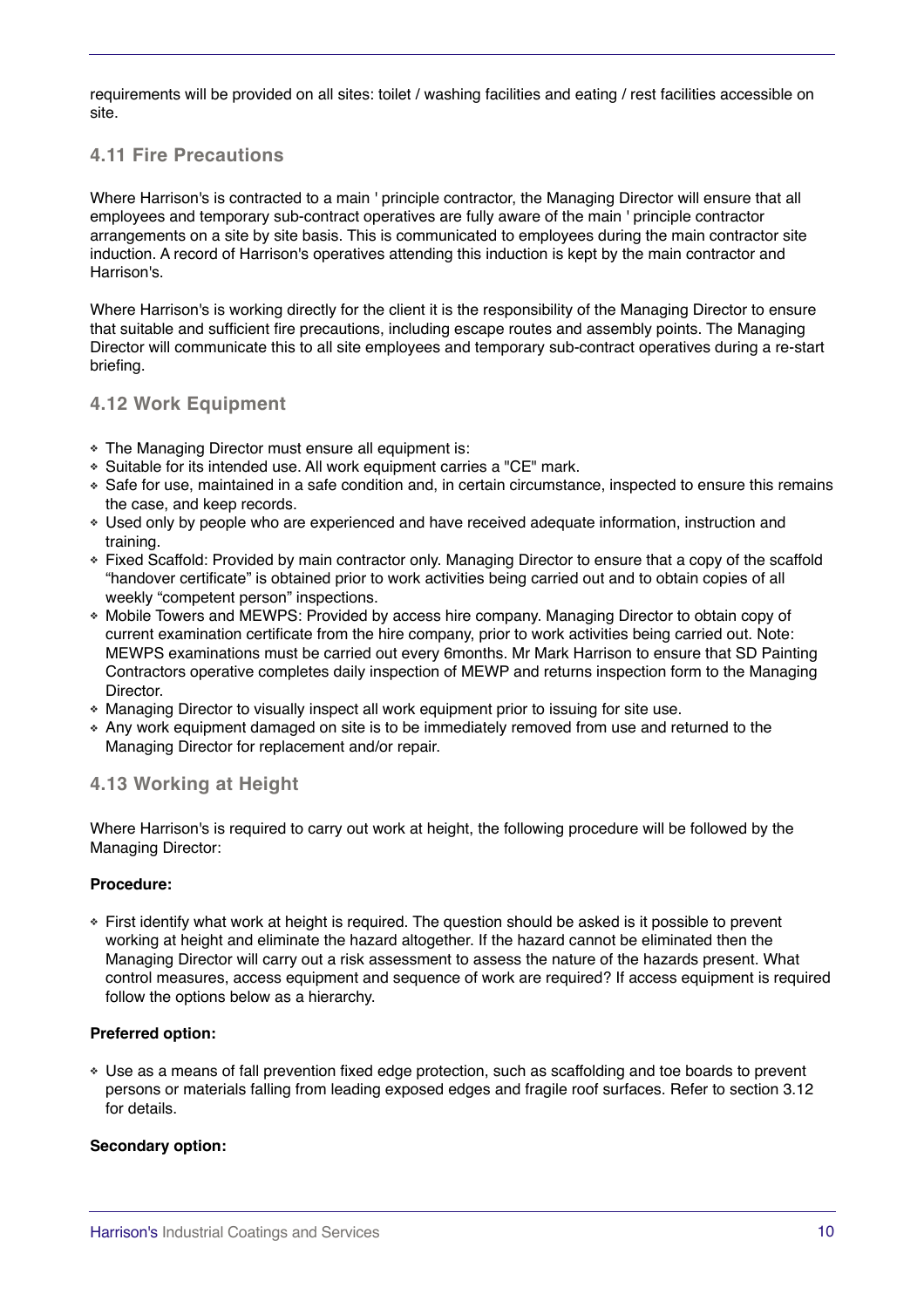- ❖ The use of Mobile Elevated Working Platforms (MEWPS) such as scissor lifts and cherry pickers when used are to be operated in areas suitable for the selected equipment. Competent operatives only will use the equipment with statutory and routine inspections being carried out before use (6 monthly thorough inspections min).
- ❖ All MEWP operatives are to wear harness and lanyards irrespective of the task being undertaken unless not required by the MEWP manufacturer.

#### **Last resort options:**

- ❖ Podium steps: Podium steps are to be erected by competent persons only. Ensure that when in operation the working platform is on level even ground and that handrail's are set at the correct height. All brakes must be on when the podium step is being used.
- ❖ Towers: Towers are to be erected by competent persons only (PASMA accredited). Ensure that when in operation the working platform is on level even ground and that handrail's are set at the correct height. All brakes must be on when the tower is being used.
- ❖ Ladders / Stepladders / Hop ups /: In accordance with The Working at Height Regulations, 2005 Harrison's operatives are to only use ladder access equipment where a risk assessment has identified that the use of other access equipment is not appropriate due to the low risk and short duration of the work.
- ❖ When selecting and using ladder access equipment, SD Painting Contractors complies with the guidance contained in "Safe use of Ladders and Stepladders: An Employer's Guide" (HSE, 2005) and "Top Tips for Ladders and Stepladder Safety" (Hughes and Ferrett, 2009).

### **Selection and Use of Ladders:**

When selecting ladders Harrison's takes into account the "Hierarchy of Controls".

- ❖ Harrison's operatives must only use Class 1 "Industrial" type ladders.
- ❖ Ladders are only selected if the work requires the ladder to be in one position for less
- ❖ than 30mins and less than 10kg of materials/equipment are being used by the painter.
- ❖ Ladders to be inspected for defects prior to use.
- ❖ Ladders are only erected on solid, stable ground, of sufficient strength to support the ladder plus load.
- ❖ When using a ladder, operatives will maintain three points of contact at all times.
- ❖ The ladder must be positioned so that the operative does not need to
- ❖ stretch/overreach.
- ❖ Ladders are erected at an angle of 75° or 1:4.
- ❖ When in use, ladders will be secured to prevent slipping by tying at the top, bottom or by use of a proprietary non-slip anchor at the bottom.
- ❖ Only competent, qualified operatives erect, work on and dismantle ladder access equipment.
- ❖ Mr Mark Harrison to visually inspect all work equipment prior to issuing for site use.
- ❖ Any work equipment damaged on site is to be immediately removed from use and
- ❖ returned to the Managing Director for replacement and/or repair.

## **4.14 Work Equipment / Electrical Equipment**

- ❖ Electrical equipment owned by Harrison's is PAT tested annually in the first week of January each year.
- ❖ Managing Director to visually inspect all work equipment prior to issuing for site use.
- ❖ Any work equipment damaged on site is to be immediately removed from use and returned to the Managing Director for replacement and/or repair.
- ❖ Airless spray units are examined on an annual basis by an externally sourced competent company.
- ❖ Hired equipment: At the point of delivery, the hire company is required to provide evidence of inspection/ examination (as appropriate) to show that the equipment is suitable for use.

## **4.15 Personal Protective Equipment (PPE)**

PPE is issued by Mr Mark Harrison in accordance with the site specific risk assessment, method statement, COSHH assessment, Manual Handling Risk Assessment, PPE risk assessment etc and is available to all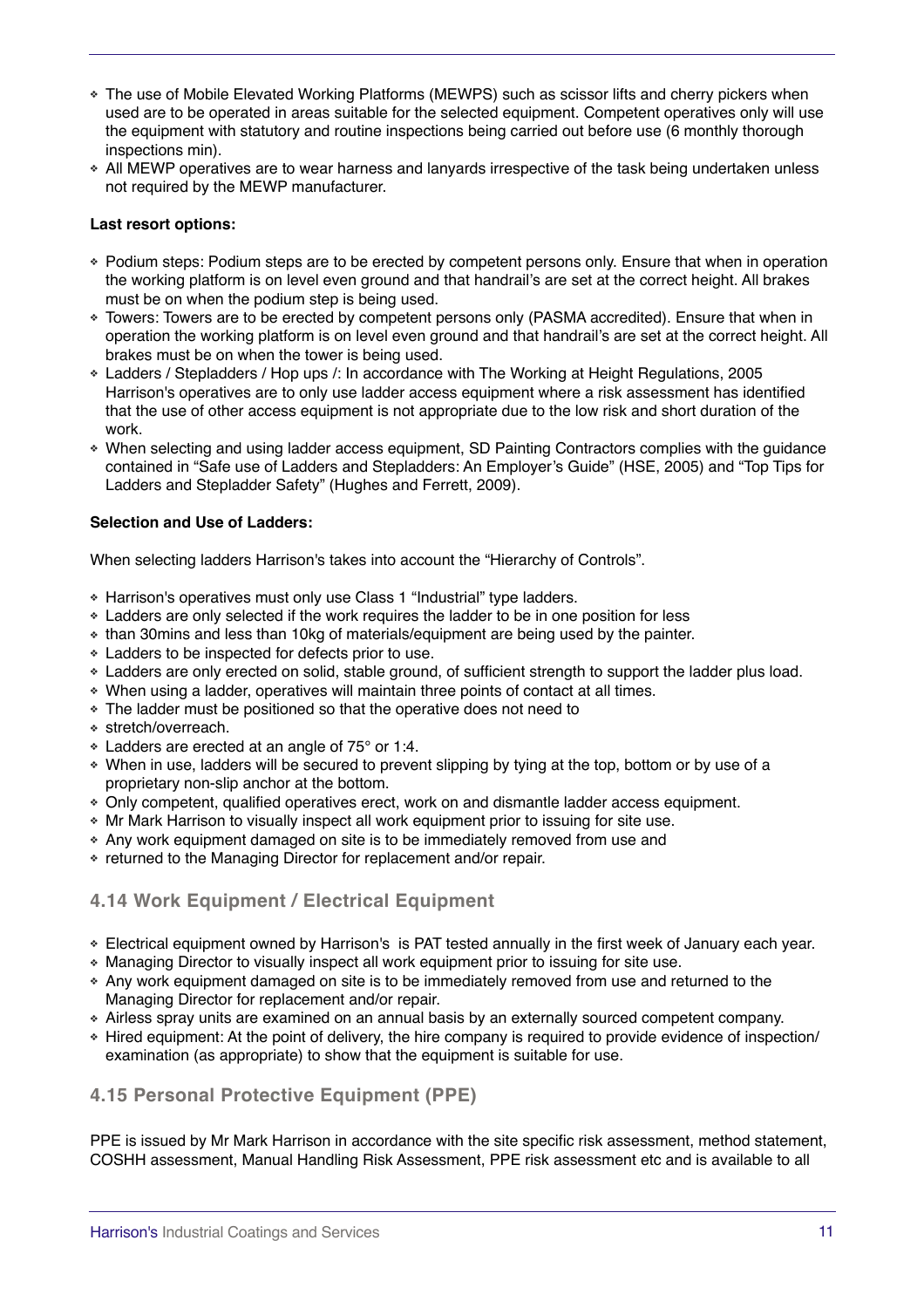Harrison's employees and temporary sub-contract operatives when required, to ensure their health and safety whilst carrying out normal working activities.

#### PPE is only be used as a "last resort" method of controlling risk.

❖ Mr Mark Harrison is responsible for ensuring that all PPE is in good condition and complies with any expiry dates where applicable. Items of PPE which are damaged should be immediately removed from use by the Foreperson and disposed of safely.

The Company uses SR-510-P3-R half-mask respirators (particles only – conforms to EN143:2000) and SR-299-2 / ABEK1-HG-P3-R half mask combined filter respirators (combined use – conforms to EN 14387)

## **4.16 Manual Handling**

- ❖ Harrison's comply with all the requirements of the Manual Handling Operations Regulations, 1992. Prior to commencing work activities the Managing Director carries out a Risk Assessment.
- ❖ Generally, the maximum load carried by an employee is less than 20kg, therefore no lifting aids are required. Lifting/carrying of loads are of short duration, non repetitive, for short distances (not greater than 20m). This usually consists of carrying the materials from main stores to a van and then from the van into the work site. All employees and temporary sub-contract operatives are issued with gloves to assist with grip while carrying out lifting operations.
- ❖ Large items such as ladders may present a hazard due to their size and weight: Accordingly they are lifted and carried using a team lift technique.

## **4.17 Public Safety**

Harrison's recognises its duty under the Health and Safety at Work Act, to ensure that third parties are not adversely affected bits acts or omissions whilst carrying out work activities. Accordingly, risk assessments are carried out for all work activities which take into consideration all third parties associated with each individual project.

#### **4.18 Asbestos**

Harrison's recognise that in carrying out refurbishment and re-decoration projects, there is the potential for employees to be exposed to asbestos. In accordance with Reg.10 of the Control of Asbestos Regulations 2012, all employees receive suitable ad sufficient asbestos awareness training. Accordingly, all employees attend a UKATA accredited asbestos awareness training course. The level of risk is very low as only accidental exposure to asbestos fibres is likely.

Harrison's does not carry out any asbestos removal activities. It is our policy that no scraping or sanding of asbestos surfaces takes place.

On re-decoration/refurbishment projects, where Harrison's is acting as a sub-contractor, the main contractor is asked if there is potential risk of asbestos exposure and if there is any documentation relating to asbestos surveys that have been carried out. A suitable and sufficient risk assessment is carried out in consultation with the main contractor, identifying safe systems of work.

Where Harrison's is acting directly of the client, where there is potential for accidental asbestos exposure, the Client is ask to provide a copy of their Asbestos Management Plan and if appropriate, advised that an Asbestos Survey should be carried out. No work is carried out until a safe system of work has been devised and all employees are briefed, poor to commencing work on site.

#### **4.19 Disposal of Wast Materials**

Harrison's is not registered as a producer of water since it produces well under the 500 Kg of hazardous wast stipulated by the Environment Agency. All waste paints are returned to Crown Decorator Centre / Dulux Centre in their original sealed containers for safe disposal.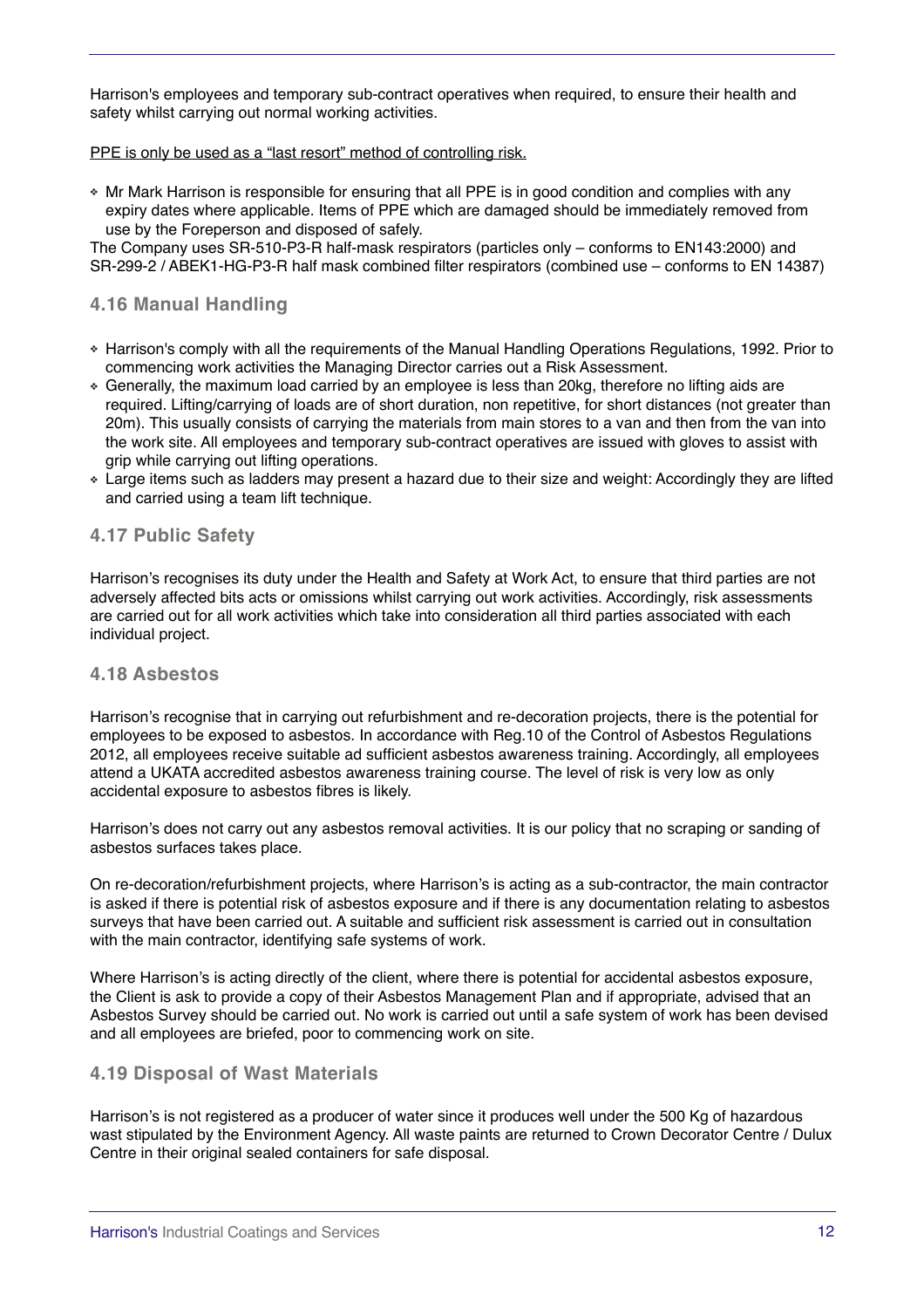## **4.20 Drug and Alcohol Policy**

Harrison's recognise the importance of safeguarding and promoting the health and safety of its employees and third parties affected by our work. the effective management of drug and alcohol abuse is an integral part of this.

It is the policy of Harrison's:

- ❖ To comply with all current legislation, especially the Health and Safety at Work Act. 1974 and the Misuse of Drugs Act, 1971.
- ❖ To not knowingly permit any employee Harrison's, to report for work or attend work premises under the influence of drugs or alcohol, not consume these while on duty or on the premises.
- ❖ To provide a positive approach to employees seeking help, or guidance, in overcoming, alcohol or drug related problems.
- ❖ To take suitable action usually dismissal, against anyone under the influence of alcohol or drugs in breach of this policy.

#### **4.21 Cooperation with Clients**

Employees will always familiarise themselves with client procedures when first attending site, in particular general site access, emergency procedures and high risk work activities including permit to work systems. This is carried out during the main contractor site induction of Harrison's pre-start briefing. Clients site procedures and specific instructions will be followed at all times.

## **4.22 Use of Company Vehicles**

Harrison's will ensure that all vehicles provided from use by employees are in good condition and compliant with the requirements of the DVLA. The driver is legally responsible for driving the vehicle safely, at speeds that are appropriate to the road conditions and within the national speed limits. All drivers will hold a current, called UK driving licence. Drivers will notify Mark Harrison of all driving offends that have resulted in a fine, penalty points o prosecution (even if the offence occurs out of work hours).

The Company operates a NO SMOKING policy in Company vehicles at all times.

Employees must not answer a mobile phone, make a call or test a message while driving a Company vehicles or when stationary in traffic queue with the engine running.

No passengers are to be carried in the load compartment of the vehicle.

Drivers of vehicles use park the vehicle in a safe position so that it does not cause obstructions or reduce visibility for other road users.

Drivers will ensure that reversing manoeuvres are kept to a minimum, and where reversing is necessary, that it is undertaken safely.

## **4.23 Management of Temporary Sub Contract Labour**

Prior to employing a Temporary Sub-contractor, it is the responsibility of Mark Harrison to assess their 'competency' prior to site wok commencing.

- ❖ The assessment requires all sub-contractors to provide the following information/documentation:
- ❖ Name, Age, CIS, Number, Address, Contact details
- ❖ Copies of CITB CSCS accreditation
- ❖ Copies of any other training certificates
- ❖ Copy of public liability insurance
- ❖ Details of similar projects that they have carried out
- ❖ Details of any improvement notices, prohibition notices or subject to prosecutions from the H.S.E. If so, give details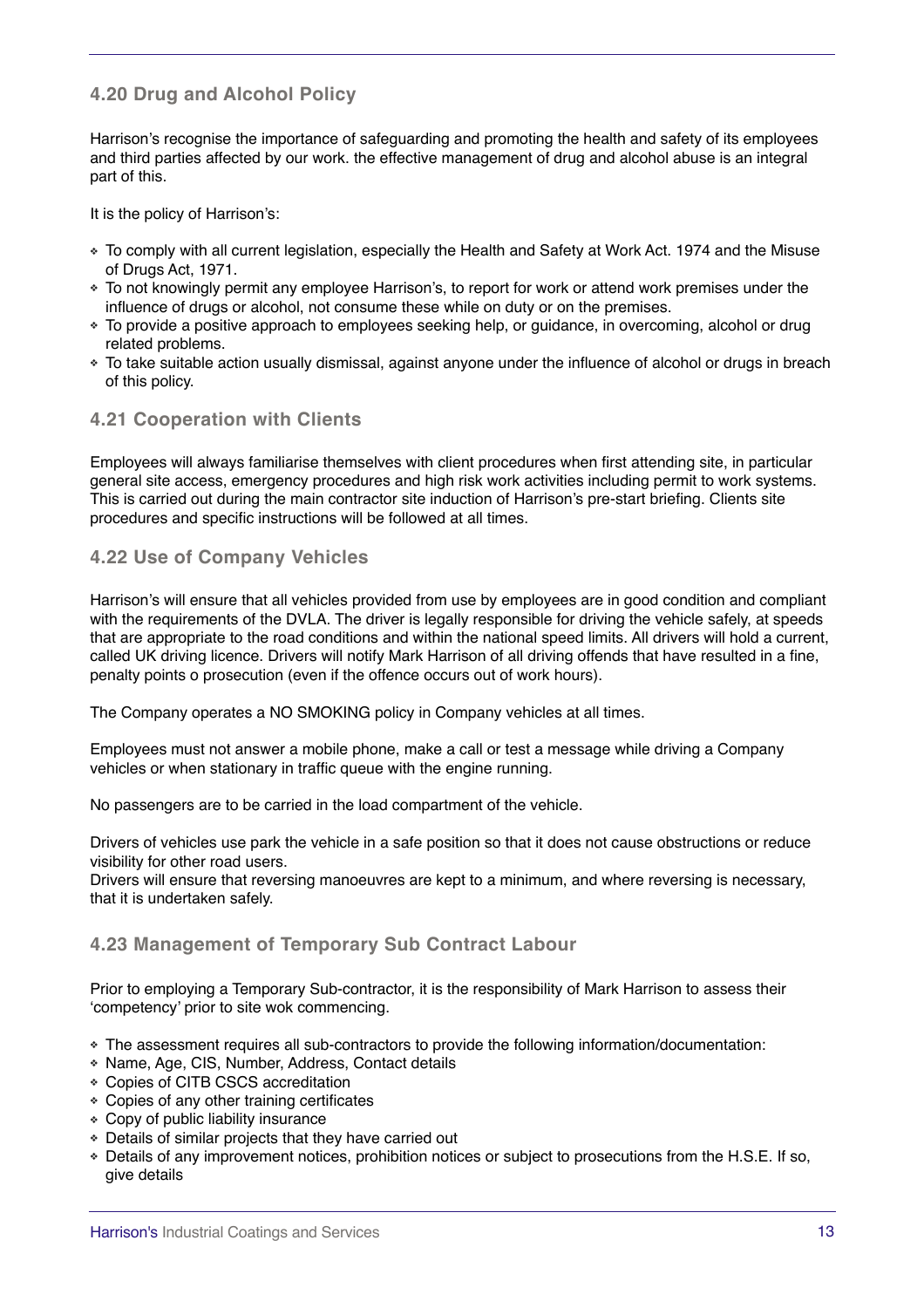All temporary sub contract about is supervised and directed by Mr Mark Harrison and is required to comply with all Harrison's, health and safety policies and procedures. Prior to commencing work, all temporary subcontract labour are issued with a copy of Harrison's health and safety policy by the Managing Director and are asked to sign that they have read the document, understood its contents and agree to abide by the safety procedures and processes contained within.

Temporary Sub-Contract Labour who use their own vehicles are asked to provide a copy of their driving licence, current M.O.T and Certificate of Insurance to demonstrate that they comply with current UK legislation.

Temporary Sub-Contract Labour are subject to Harrison's site health and safety and work quality inspection procedures.

## **4.24 Health Surveillance**

As part of our in-house Company "toolbox talk" delivered by Mark Harrison, all employees are made aware of the hazards associated with the following work activities:

- ❖ Hand sanding and scraping of new and previously painted surfaces creating small amounts of dust. This includes the adverse effects dust can have on lung function/breathing difficulties and asthma.
- ❖ Solvents within oil based paints that can lead to skin irritation or contact dermatitis. Employees are issued with appropriate barrier creams and latex gloves.
- ❖ Solvent vapours during application causing headaches, drowsiness, breathing difficulties and asthma.
- ❖ Inhalation or ingestion of lead paint dust from sanding/scraping: Employees are asked to report symptoms such as mood changes, depression, tension, short term memory loss, poor hand/eye co-ordination, loss of dexterity in limbs.
- ❖ Inhalation ingestion of asbestos fibres: All employees attend a UKATA accredited Asbestos Awareness Training Course. Employees are asked to report any hotness of breath or persistent dry cough to the Managing Director. The Managing Director will send the employee to his/er General Practitioner for examination.

Employees are instructed to immediately report any of the above symptoms to the Managing Director. Where appropriate, the Managing Director will ensure that the employee sees his/her General Practitioner for medical examination.

#### **4.25 Disciplinary Process (Health & Safety)**

The following procedures apply to any bewitches of health and safety requirements on all work sites. Monitoring of compliance will be carried out by the Managing Director during his weekly site visits.

#### 1. White Card:

A white card is used to record a discussion with an individual regarding an unsafe condition or behaviour. A verbal warning will be issued, together with an indication of the improvements required. All white cars will remain on an individual's record for 6 months.

#### **Examples of infringements at this level are:**

- ❖ Failure to use correct P.P.E
- ❖ Failure to use access equipment provided.
- ❖ Knowingly working on unsafe working platforms/access equipment.
- ❖ Unauthorised alteration of working platforms
- ❖ Operating plan or equipment without authority, e.g. using a mobile tower without having PASMA accreditation.
- 2. Yellow Card:
- ❖ Should the first verbal warning to unheeded, or the individual commits a 2n offence, within one month, a 2nd verbal warning will be given and the individual will be suspended from work for the rest of the day without pay. The yellow card will remain on record for 12 months.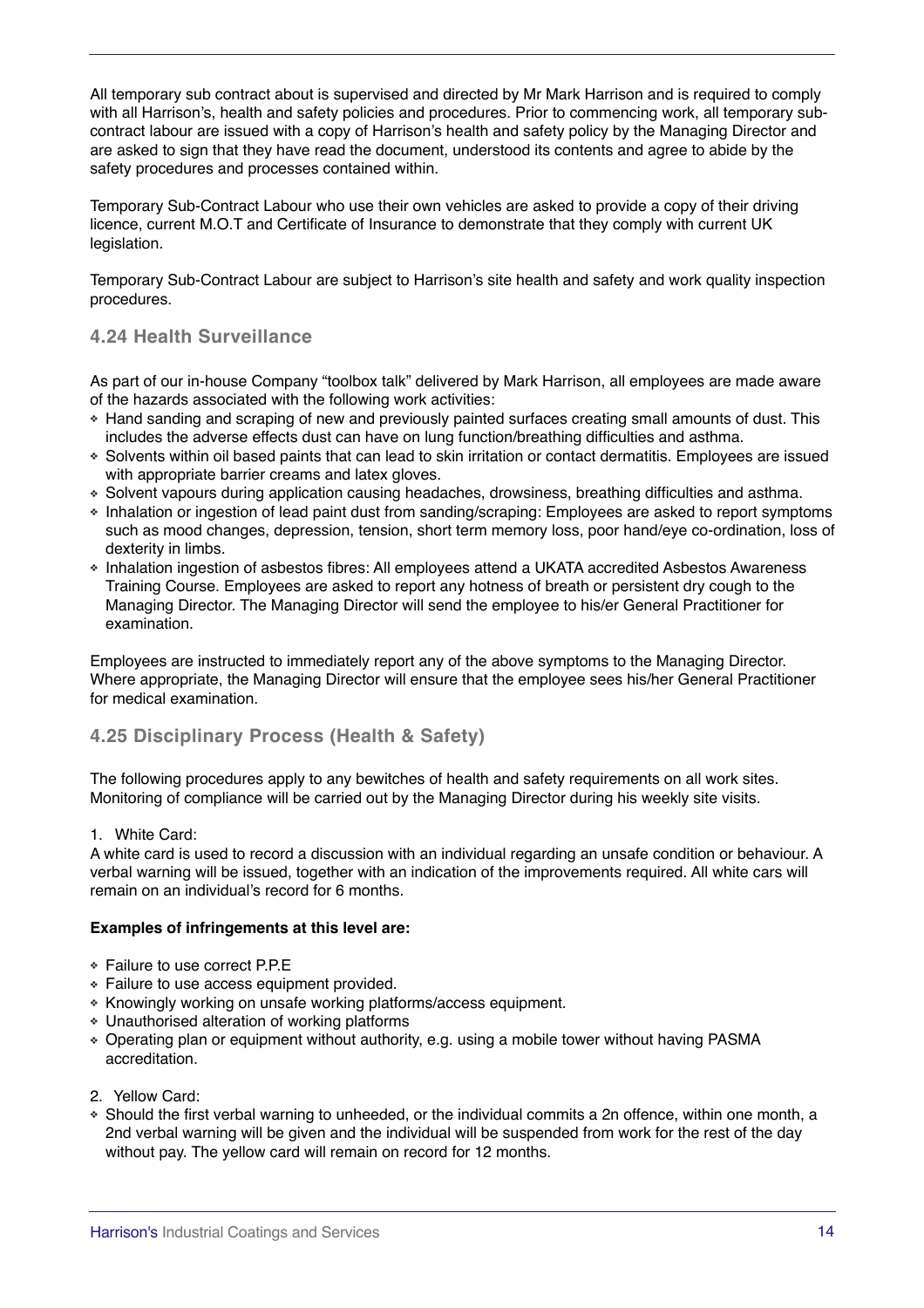#### 3. Red Card:

- ❖ Any individual committing a further subsequent offices by an individual who has already received a yellow card, will result in their immediate suspension from work pending an investigation by the Company Health and Safety Advisor and the issuing of a formal written warning. This will remain on record for a period of 12 months and any other breach of health and safety within this period will be deemed as gross misconduct and the individual will be liable to dismissal.
- 4. Gross Misconduct:
- ❖ Any individual(s) committing serious health and safety infringements will be immediately suspended from work (without pay), pending an investigation of the Company Health and Safety Advisor. In normal circumstances this investigation will be completed within 5 working days. If the evidence show that the individual is guilty, the individual will be liable to immediate dismissal without the issuing of any verbal or written warnings.

#### **Examples of infringements at this level are:**

- ❖ Premeditated breach of safety rules where there is a perceived risk to life.
- ❖ Working while under the influence of drugs or alcohol.
- ❖ Unauthorised removal of safety devices, e.g. guard rails, harnesses/lanyards.
- ❖ Deliberately exposing other workers or members of the public to danger by not complying with recognised safe systems of work as described in the method statement, risk assessments or Company Employee Manual.
- ❖ Deliberately not complying with the instructions in the method statement, risk assessments or Company Employee Manual.
- ❖ Wilful spillage the may contaminate ground or watercourses
- ❖ Unauthorised disposal of waste.

## **4.26 Measuring and Reviewing Health and Safety Performance.**

#### **Measuring Performance:**

The Company uses a range of regular, planned proactive monitoring of health and safety performance, including site observation inspections, work equipment inspections and appropriate work equipment examinations. Inspections of Project Specific Method Statements and Risk Assessments are carried out on a sample basis to ensure that they have been carried out and are "suitable and sufficient". Reactive monitoring is also carried out and includes: recording of accidents in Company accident book, maintaining accident statistics (including accident frequency rate and accident incidence rate) and keeping accident absenteeism records.

#### **Reviewing:**

A monthly review of site observation/work inspection sheets is carried out by the Managing Director. The findings of the review are used to continually improve the company health and safety management system. The Managing Director carries out a monthly inspection the accident book, accident statistics record and employee absence record to ensure that there is not a trend developing as a result of inadequate health and safety management systems.